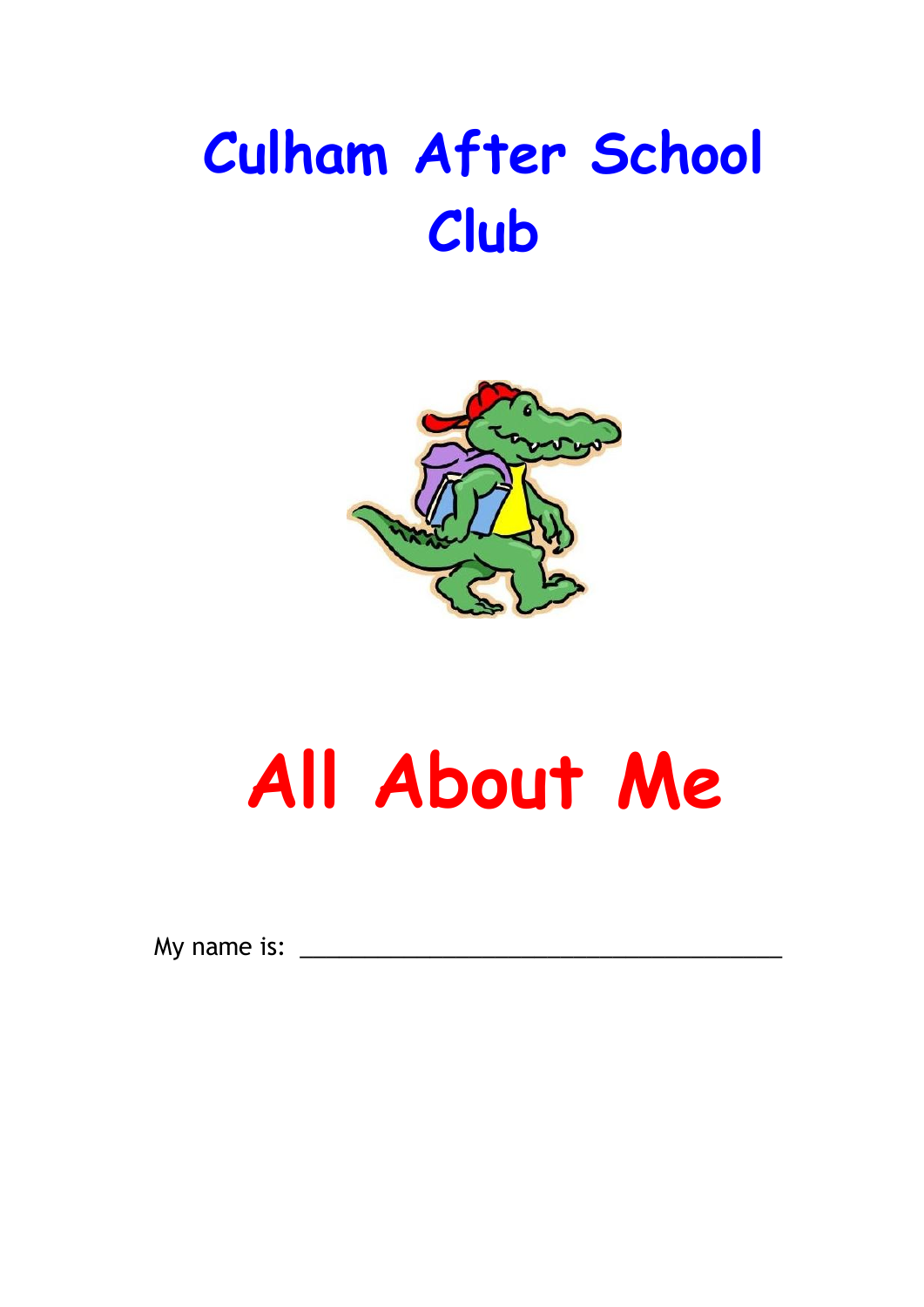

#### **Introduction**

Welcome to your child's *All About Me* booklet. Please complete the booklet with your child and return it to us when the child starts at Culham After School Club.

The information that you supply will help us to better understand your child's likes and dislikes and will to ensure that your child settles in to the Club as quickly and easily as possible.

#### **1. Parents' Information**

Do you have any concerns about your child starting at the Club, or are there any areas that he/she requires help with?

Is there anything that you are aware of that might make it difficult for your child to settle at the Club (eg recent changes at home)?

Are you happy for us to share information about your child's progress with his/her reception teacher? Yes / No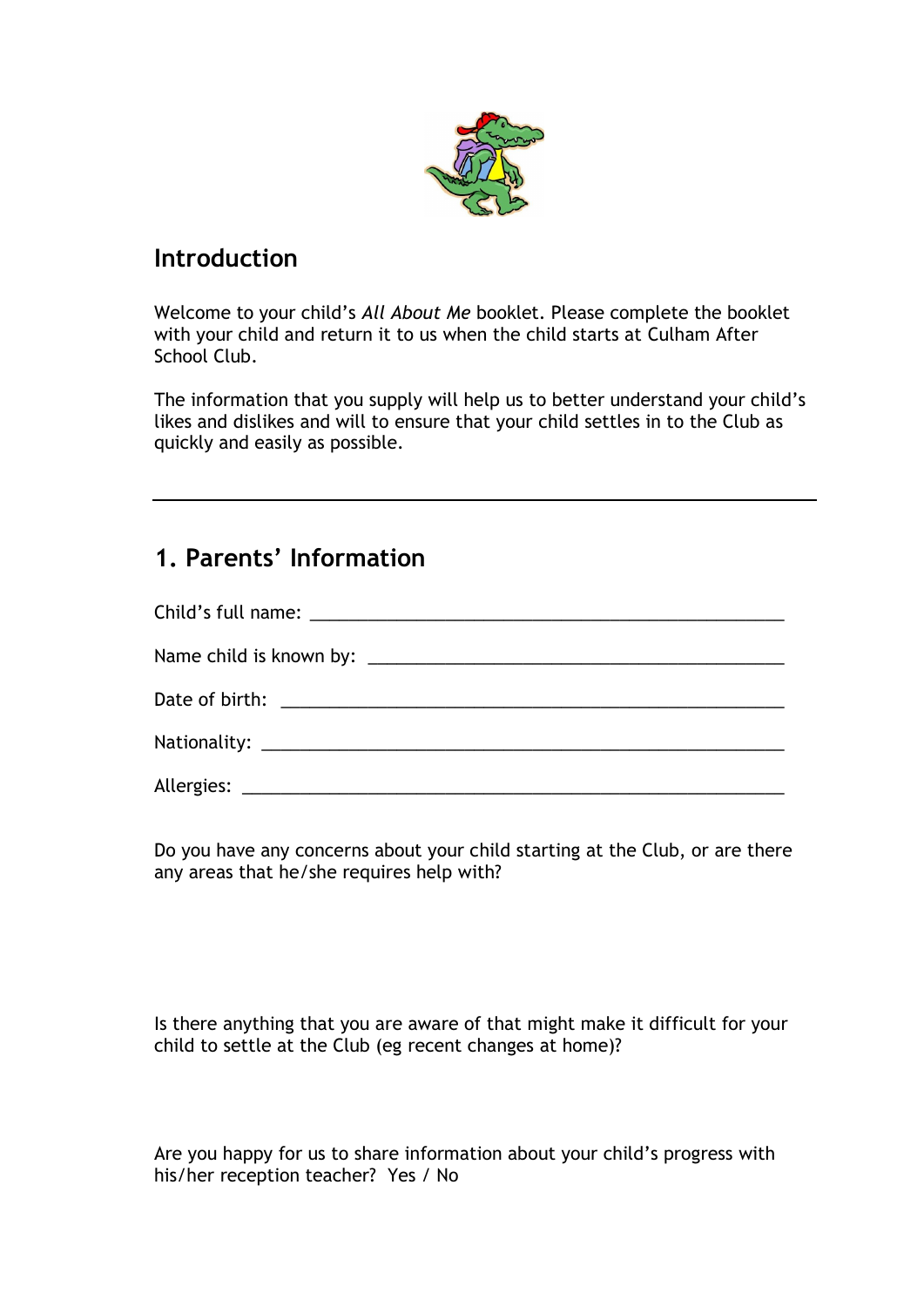### Child's Page: Facts about me!

| <u> 1989 - Johann John Harry Harry Harry Harry Harry Harry Harry Harry Harry Harry Harry Harry Harry Harry Harry</u> |  |
|----------------------------------------------------------------------------------------------------------------------|--|
|                                                                                                                      |  |
|                                                                                                                      |  |
|                                                                                                                      |  |
| At home, the toys I like to play with most are: ________________________________                                     |  |
|                                                                                                                      |  |
|                                                                                                                      |  |
| I don't like to eat:                                                                                                 |  |
|                                                                                                                      |  |
|                                                                                                                      |  |
|                                                                                                                      |  |